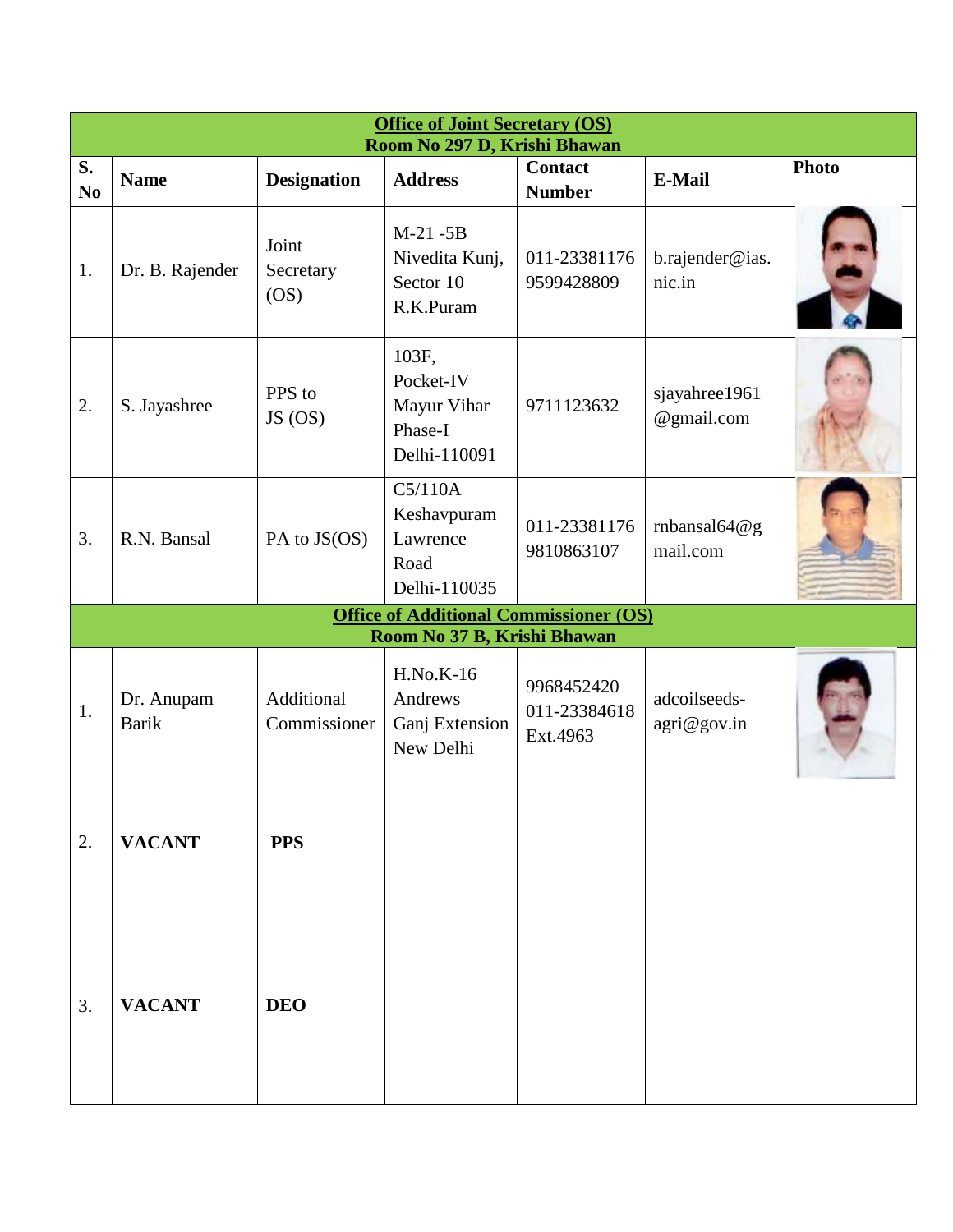|                      | <b>Office of Director (OS)</b><br>Room No 17, Shastri Bhawan |                                    |                                                                                  |                                         |                                                        |              |  |
|----------------------|--------------------------------------------------------------|------------------------------------|----------------------------------------------------------------------------------|-----------------------------------------|--------------------------------------------------------|--------------|--|
| S.<br>N <sub>o</sub> | <b>Name</b>                                                  | <b>Designation</b>                 | <b>Address</b>                                                                   | <b>Contact</b><br><b>Number</b>         | <b>E-Mail</b>                                          | <b>Photo</b> |  |
| 1.                   | Dr. R.K Trivedi                                              | Director in<br>Charge              | 62 A,<br>Indirapuram                                                             |                                         | $r_k200$<br>@yahoo.com                                 |              |  |
| 2.                   | <b>VACANT</b>                                                | <b>PS</b>                          |                                                                                  |                                         |                                                        |              |  |
|                      |                                                              |                                    | <b>Oilseed Unit</b><br>Room No.542-A, Krishi Bhawan                              |                                         |                                                        |              |  |
| 1.                   | Sh. Jitendra<br>Kumar                                        | Assistant<br>Director              | K-983<br>Sector-9<br>Vijay Nagar<br>Ghaziabad                                    | 011-23070617<br>9873479059<br>Extn:4517 | jitendra.kumar2<br>2@gov.in<br>jkumar.ud@gm<br>ail.com |              |  |
| 2.                   | Smt. Arya<br>Lekshmi. V                                      | Senior<br>Technical<br>Assistant   | <b>YWCA</b><br>Hostel<br>Jaisingh Road<br>New Delhi-1                            | 9495605898                              | arya.lakshmi@<br>gov.in<br>aryalekshmi@g<br>mail.com   |              |  |
| 3.                   | Smt. Mamta<br>Gupta                                          | Assistant<br>Section<br>Officer    | $D-1/4$ . Lodhi<br>Colony,<br>New Delhi-3                                        | 9818106782                              | mamta.gupta73<br>@nic.in<br>mamtatanya@y<br>ahoo.co.in |              |  |
| 4.                   | Sh. M. R. Meena                                              | Senior<br>Secretariat<br>Assistant | <b>RJF 462</b><br>Mahatma<br>Gandhi Marg<br>Raj Nagar-2<br>Palam New<br>Delhi-45 | 9968271636                              | mannurammeen<br>a@gov.in<br>mrmeena283@<br>gmail.com   |              |  |
| 5.                   | <b>VACANT</b>                                                | <b>DEO</b>                         |                                                                                  |                                         |                                                        |              |  |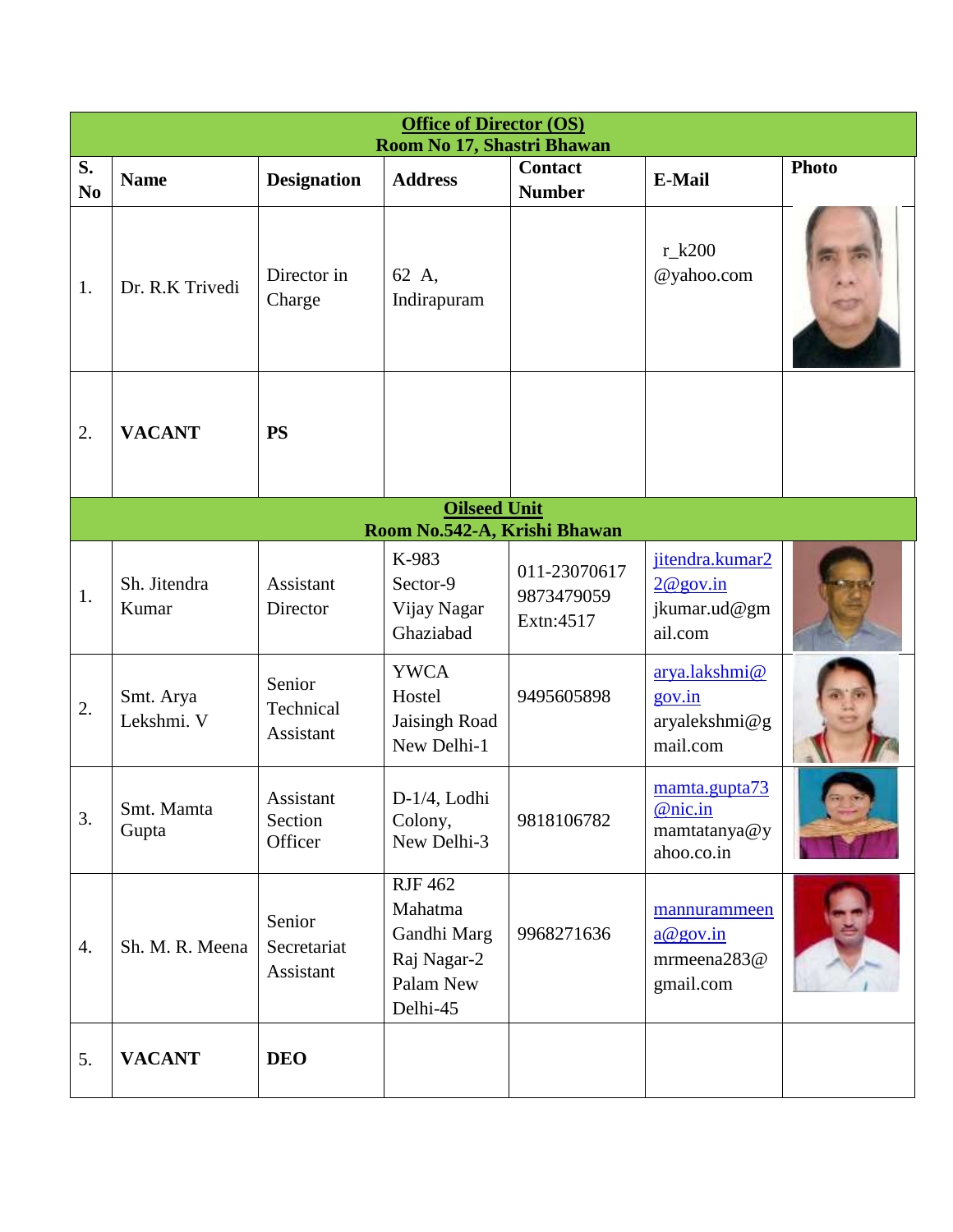|                | <b>VACANT</b>     | <b>PEON</b>               |                                                                                          |                                              |                          |  |
|----------------|-------------------|---------------------------|------------------------------------------------------------------------------------------|----------------------------------------------|--------------------------|--|
| 6.             |                   |                           |                                                                                          |                                              |                          |  |
|                |                   |                           |                                                                                          |                                              |                          |  |
|                |                   |                           | <b>Central Agency unit</b>                                                               |                                              |                          |  |
|                |                   |                           | Room No.535, Krishi Bhawan<br>H.No. 1,                                                   |                                              |                          |  |
| 1.             | Sh. T.P.<br>Singh | Assistant<br>Commissioner | (Malati Kunj),<br>Ram Leela<br>Ground, Near<br>Hanuman Gate<br>(No. 3),<br>Hapur-245101, | 011-23072130<br>Extn. No. 4535<br>9557410510 | tpsinghdac@g<br>mail.com |  |
| 2.             | <b>VACANT</b>     | <b>STA</b>                |                                                                                          |                                              |                          |  |
| 3.             | <b>VACANT</b>     | <b>DEO</b>                |                                                                                          |                                              |                          |  |
| $\overline{4}$ | <b>VACANT</b>     | <b>JSA</b>                |                                                                                          |                                              |                          |  |
| 5.             | Smt.<br>Neerawati | <b>MTS</b>                | $C-90$ ,<br>East Jawahar<br>Nagar, Loni<br>Road,<br>Ghaziabad,<br>$UP - 201102$          | 9891857249                                   |                          |  |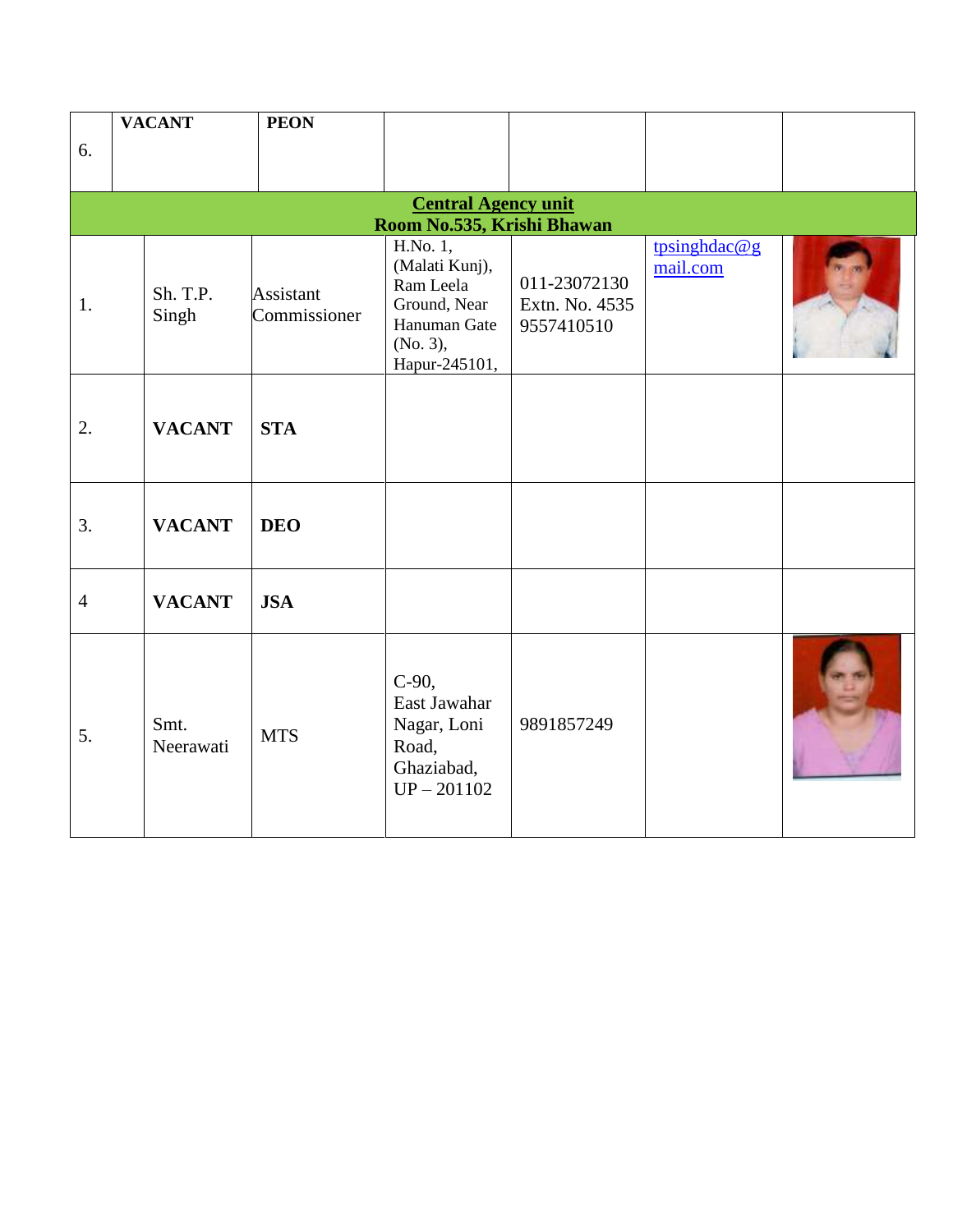|    | Oil Palm Unit,<br>Cabin No. 19, Shastri Bhawan |                                                      |                                                                   |            |                               |  |  |  |
|----|------------------------------------------------|------------------------------------------------------|-------------------------------------------------------------------|------------|-------------------------------|--|--|--|
| 1. | <b>VACANT</b>                                  | <b>Assistant</b><br>Director in<br><b>Charge</b>     |                                                                   |            |                               |  |  |  |
| 2. | Sh. Tilak<br>Raj                               | Senior<br>Secretariat<br>Assistant                   | 64/62, Sector-<br>3, R.K.<br>Ashram Marg,<br>New Delhi-<br>110001 | 9868229168 | tilakrajarora@hot<br>mail.com |  |  |  |
| 3. | Sh. Dalip<br>Kumar                             | Senior<br>Secretariat<br>Assistant                   | Q. No. 97 H,<br>Sector-4,<br>Pushp Vihar,<br>New Delhi-<br>110017 | 9013292758 | dalip.kumar18@<br>gov.in      |  |  |  |
| 4. | <b>VACANT</b>                                  | <b>Assistant</b><br><b>Section</b><br><b>Officer</b> |                                                                   |            |                               |  |  |  |
| 5. | Sh. Kanwar<br>Singh                            | <b>MTS</b>                                           | K-392,<br>Jahagirpuri<br>Delhi-33                                 | 9013314492 |                               |  |  |  |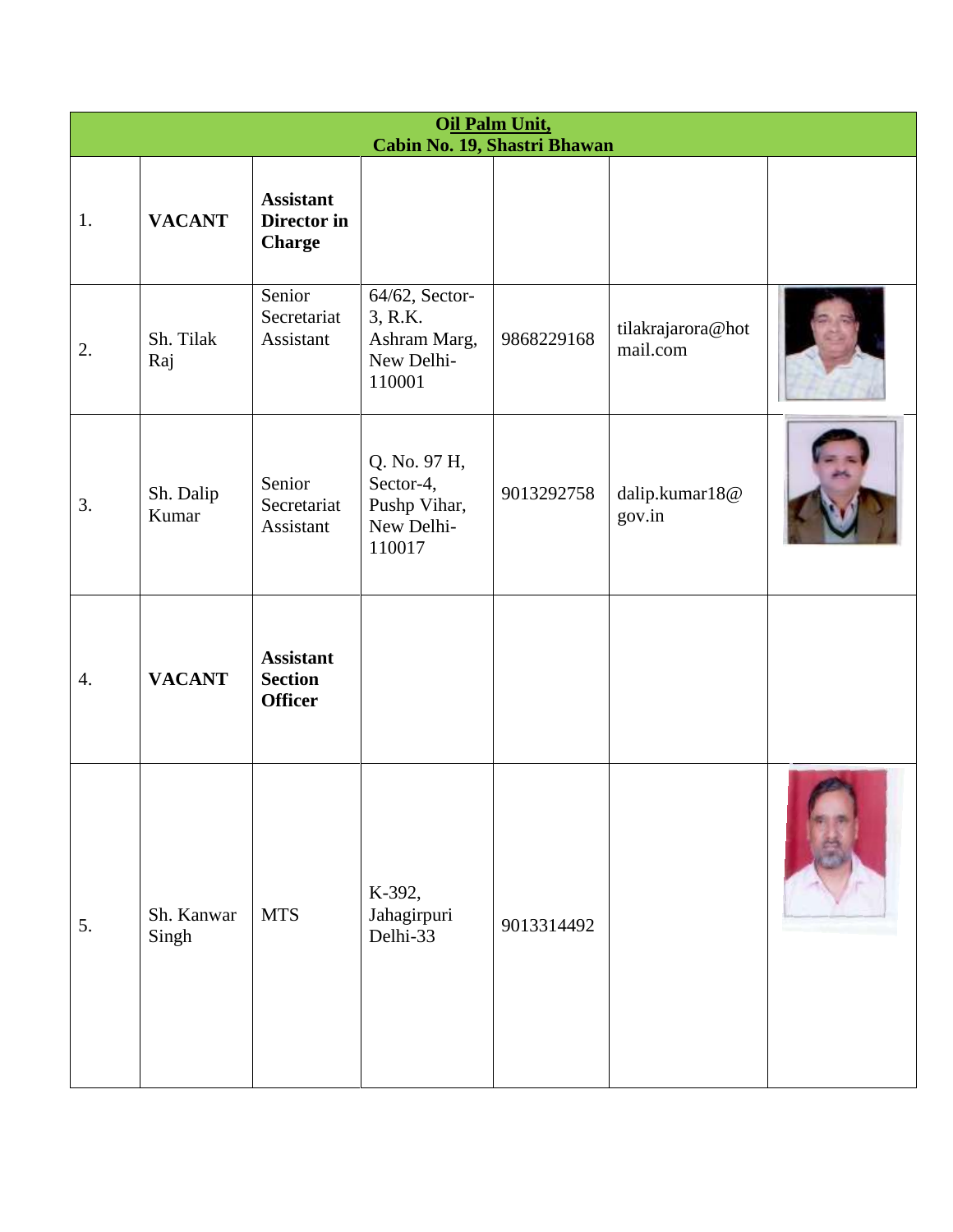|    | <b>TBOs/Coordination Unit</b>                                    |                                 |                                                                               |                                                |                                      |  |  |  |
|----|------------------------------------------------------------------|---------------------------------|-------------------------------------------------------------------------------|------------------------------------------------|--------------------------------------|--|--|--|
|    |                                                                  |                                 |                                                                               | Cabin No.3, Shastri Bhawan                     |                                      |  |  |  |
| 1. | <b>VACANT</b>                                                    | Dy. Director<br>(Coordination)  |                                                                               |                                                |                                      |  |  |  |
| 2. |                                                                  |                                 |                                                                               |                                                |                                      |  |  |  |
| 3. |                                                                  |                                 |                                                                               |                                                |                                      |  |  |  |
|    | <b>Crop Administration-II Unit</b><br>Room No.541, Krishi Bhawan |                                 |                                                                               |                                                |                                      |  |  |  |
| 1. | Sh. Kailash<br>Choudhary                                         | Under<br>Secretary<br>OS)       | $B-6/296,$<br>Sector-7<br>Rohini,<br>Delhi-110088                             | $011 -$<br>23071128<br>9968071368<br>Extn-5514 | kailash.c14@nic.i<br>$\underline{n}$ |  |  |  |
| 2. | Ms. Madhu<br>Handa                                               | Section<br>Officer              | Quarter No.<br>13, Type $-$ IV,<br>$Sector - X$ ,<br>R.K. Puram,<br>New Delhi | $011 -$<br>23382149<br>9810445231<br>Extn.4994 | madhu.handa@go<br>v.in               |  |  |  |
| 3. | Sh. Mahesh<br>Kumar<br>Mathur                                    | Assistant<br>Section<br>Officer | $L-114/B,$<br>$Sector - 9$<br>New Vijay<br>Nagar<br>Ghaziabad<br>(U.P.)       | 9868737550                                     | maheshkumar.mat<br>hur@gov.in        |  |  |  |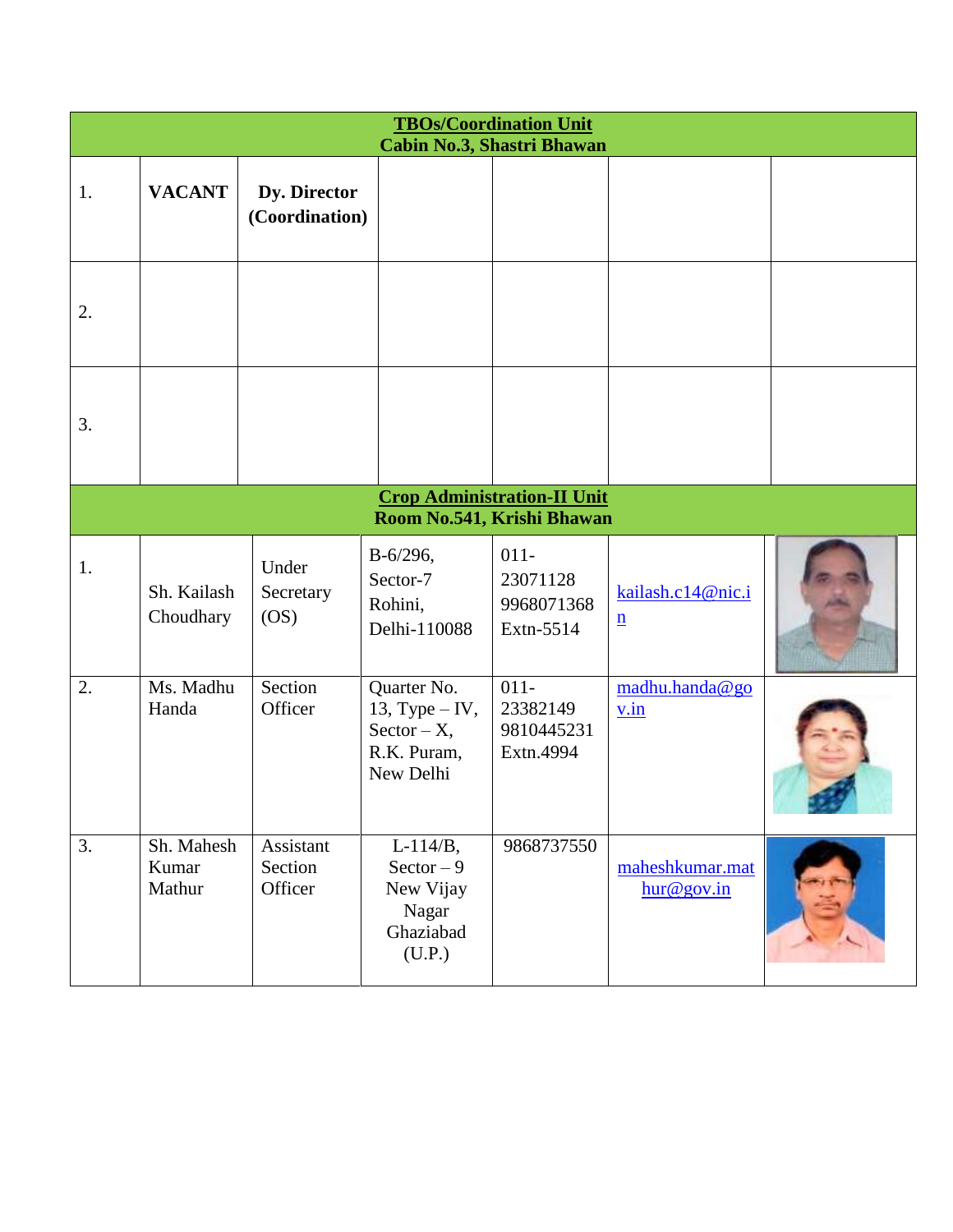| 4. | Sh. Sukhpal<br>Singh      | Section<br>officer (OS)                 | $H.No.B-4/4$<br>Balraj Nagar<br>Loni Road<br>Ghaziabad                            | $011 -$<br>23461601<br>8744978704<br>Extn-5512        | sukhpal.singh18@<br>gov.in                                                       |  |
|----|---------------------------|-----------------------------------------|-----------------------------------------------------------------------------------|-------------------------------------------------------|----------------------------------------------------------------------------------|--|
| 5. | Sh. S.R.<br>Kotiyal       | Assistant<br>Section<br>Officer         | Block C-II/14,<br>1 <sup>st</sup> Floor Lodhi<br>Colony                           | Extn-5525<br>9013304537                               | sr.kotiyal@gov.in                                                                |  |
| 6. | Sh. Subhash<br>Kumar      | Sr.<br>Secretariat<br>officer           | Road No. 3.<br>H.No.91<br>Andrews Ganj<br>New Delhi<br>110049                     | 9999364491                                            | subhash.kumar38<br>$@$ gov.in                                                    |  |
| 7. | Sh. Badley<br>Singh       | <b>MTS</b>                              | H.No.80/P,<br>Sector-4 Pushp<br>Vihar<br>Saket-MB,,<br>Raod, New<br>Delhi-110017  | 8860220747                                            | 19badelysingh65<br>@gmail.com                                                    |  |
|    |                           |                                         | Room No.480, Krishi Bhawan                                                        | <b>Administration - VI Unit</b>                       |                                                                                  |  |
| 1. | <b>VACANT</b>             | <b>Under</b><br><b>Secretary</b><br>OS) |                                                                                   |                                                       |                                                                                  |  |
| 2. | Sh. Pradeep<br>Singh Negi | Section<br>Officer                      | Flat No.108,<br><b>SAMRAT</b><br>Apartment,<br>Vasundhara<br>Enclave,<br>Delhi-96 | $011 -$<br>23385910<br>Extn No.<br>4480<br>8860327539 | pradeep<br>singh.negi@<br>gov.in<br>pradeepsingh<br>negi65@gmail.co<br>${\bf m}$ |  |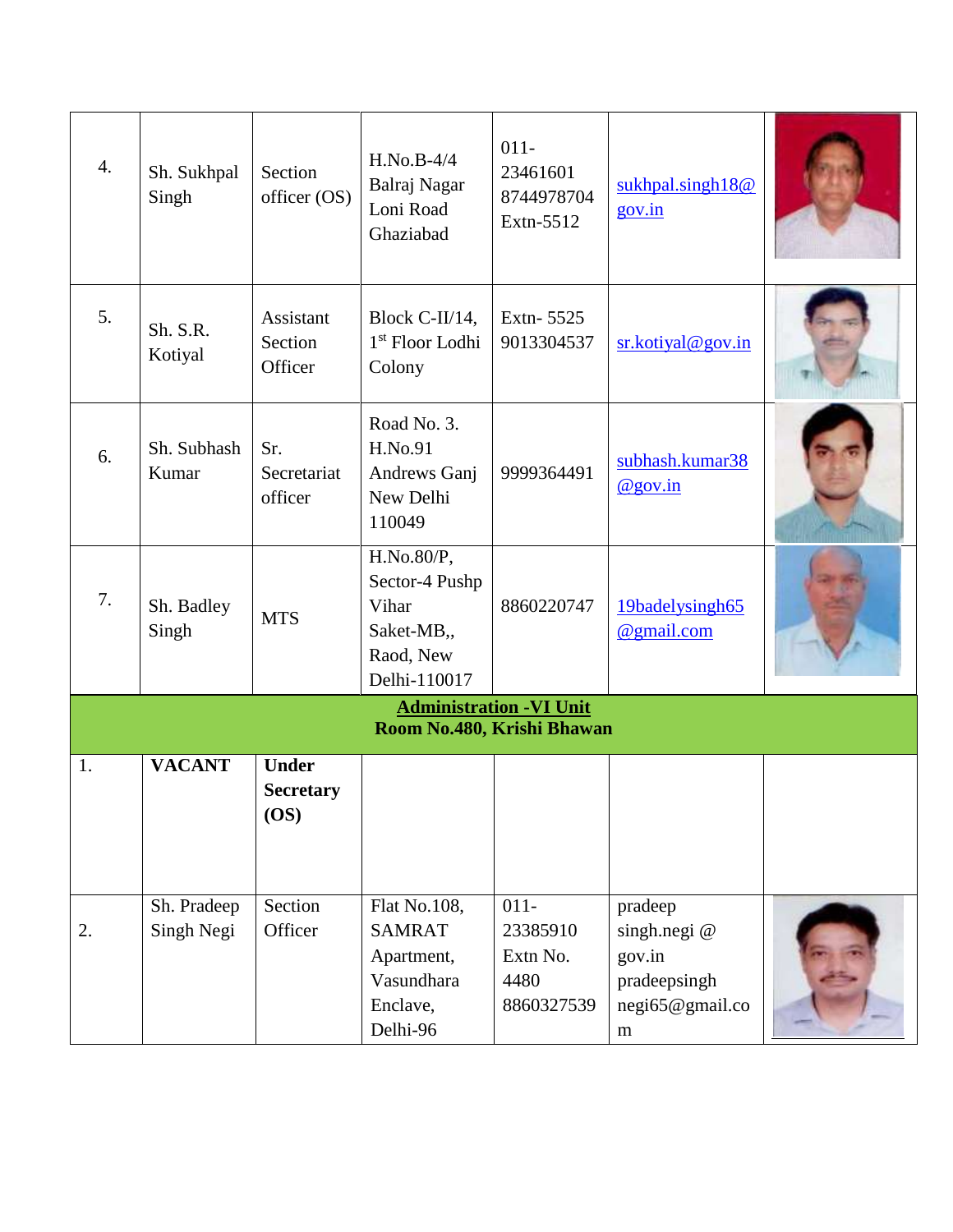| 3. | Sh. Gan Pati<br>Jha<br>Sh.<br>Bhagwan                                               | LDC-cum-<br>Typist                                      | RZH-138,<br>Rajnagar-II<br>Palam Colony,<br>Street-5 New<br>Delhi-110077<br>Quarter No.78, | 8587024819                                                   | ganpatijha.1965@<br>gmail.com                                           |  |
|----|-------------------------------------------------------------------------------------|---------------------------------------------------------|--------------------------------------------------------------------------------------------|--------------------------------------------------------------|-------------------------------------------------------------------------|--|
| 4. | Singh<br>Yadav                                                                      | <b>JSA</b>                                              | Sector-9,<br>RK Puram,<br>Delhi-22                                                         | 23385910<br>9716536698                                       |                                                                         |  |
|    |                                                                                     |                                                         | <b>Surplus Staff of NOVOD Board</b>                                                        |                                                              |                                                                         |  |
| 1. | Sh. Jajna<br>Narayan<br>Padhy<br>As AD<br>(Coord)<br>Rakesh<br>Yadav                | Assistant<br>Director<br>(E & S)<br>Office<br>Assistant | H.No.492,<br>Lane 8, Jyoti<br>Park Gurgaon-<br>122001<br>RZF 802,<br>Sanjay Marg,          | $011 -$<br>23382011<br>9312106706<br>Extn.5503<br>9718193803 | jnpadhy@yahoo<br>.co.in<br>rdhy_raj@yahoo.<br>$\overline{\text{co.in}}$ |  |
| 2. |                                                                                     |                                                         | Raj Nagar Part-<br>II Palam, Sector<br>8, Dwarka, New<br>Delhi - 110077                    |                                                              |                                                                         |  |
| 3. | Sh. Hariom<br>Kumar<br>(Attached<br>with<br>M.Dutta)                                | Steno Gr.<br>$\cdot$ C <sup><math>\cdot</math></sup>    | Vill.<br>Khentawas PO<br>Farrukh Nagar<br>Distt.<br>Gurgaon-<br>122506                     | 9582484852                                                   | hariomkumar@<br>hotmail.com                                             |  |
| 4. | Sh. Pritam<br>Singh<br>(Attached<br>with<br><b>Sh.Pradeep</b><br><b>Singh Negi)</b> | <b>SSA</b>                                              | H.No. 48 Gali<br>No.3<br>Ambedker<br>Colony,<br>Chakkarpur,<br>Gurgaon<br>122002           | 9868891685                                                   |                                                                         |  |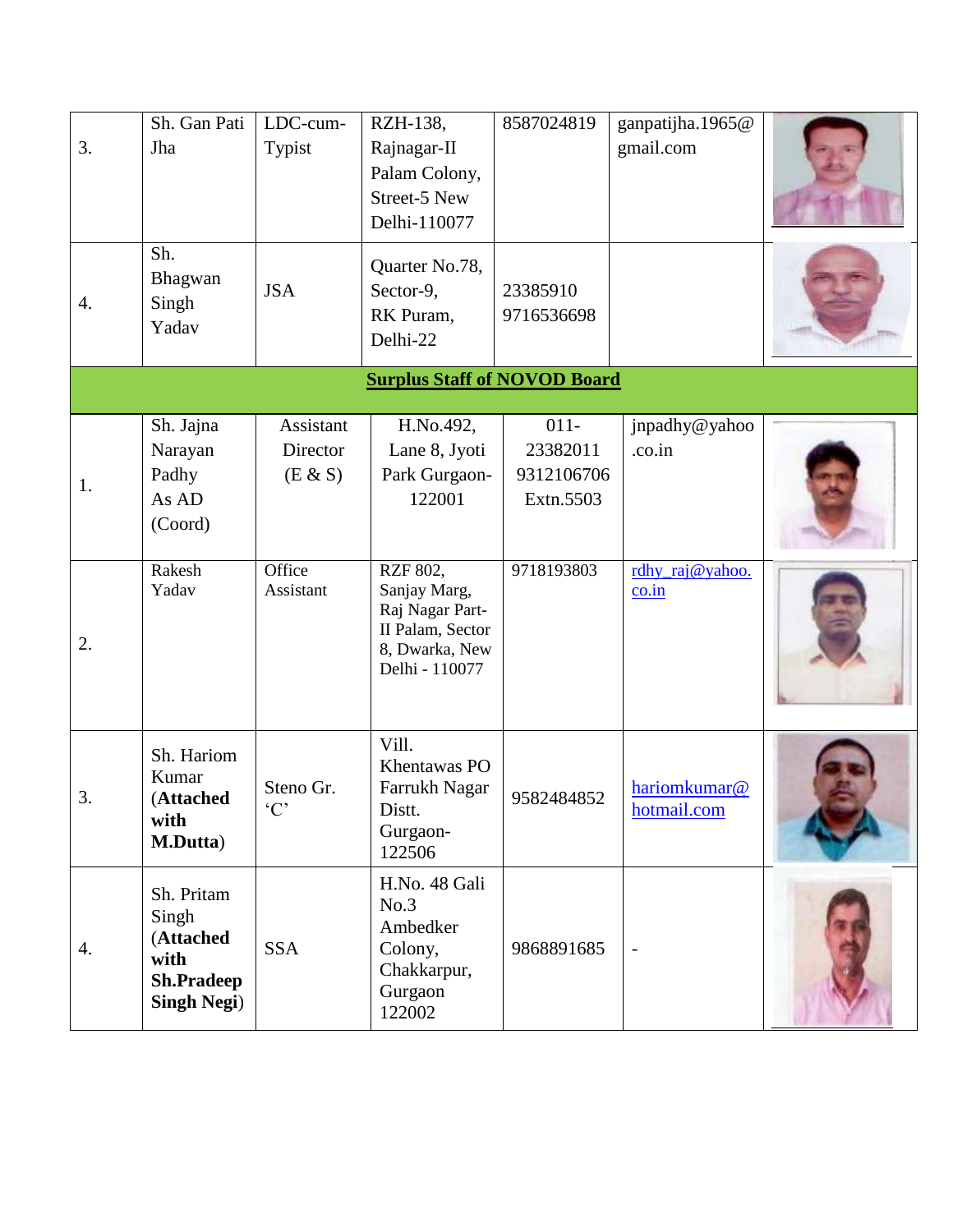| 5.  | Smt.<br>Sushma<br>Rani<br>(Attached<br>with<br><b>Sh.Pradeep</b><br><b>Singh Negi)</b> | <b>SSA</b>                                          | H.NO. 1047<br>Gali No. 9<br>Krishna<br>Colony,<br>Gurgaon<br>122001             | 9810970071 | $\overline{a}$                     |  |
|-----|----------------------------------------------------------------------------------------|-----------------------------------------------------|---------------------------------------------------------------------------------|------------|------------------------------------|--|
| 6.  | Sh. Gan Pati<br>Jha<br>(Attached<br>with<br><b>Sh.Pradeep</b><br><b>Singh Negi)</b>    | LDC-cum-<br>Typist                                  | RZH-138,<br>Rajnagar-II<br>Palam Colony,<br><b>Street-5 New</b><br>Delhi-110077 | 8587024819 | ganpatijha.1965<br>@gmail.com      |  |
| 7.  | Sh. Ramesh<br>Kumar<br>(Attached<br>with<br><b>Jitender</b><br>Kumar)                  | Junior<br>Secretariat<br>Assistant                  | H.No.1168<br>Sector 31<br><b>HBC</b><br>Gurgaon                                 | 9868161168 | rameshkumar16<br>466@gmail.co<br>m |  |
| 8.  | Sh. Girish<br><b>Kumar Pal</b><br>(Attached<br>with Dr.<br>Anupam<br>Barik)            | <b>SSA</b>                                          | H.No.1120-F,<br>HBC, Sector-<br>31, Gurgaon-<br>122001                          | 9868161194 | palgirish68@g<br>mail.com          |  |
| 9.  | Sh. Hawa<br>Singh<br>(Attahed<br>with kailash<br><b>Chaudhary</b> )                    | <b>SCD</b>                                          | H-23 Gali -A<br><b>Ashok Vihar</b><br>Part-III,<br>Gurgaon                      | 8826464904 |                                    |  |
| 10. | Smt.<br>Durgesh<br>Kumari<br>(Attached<br>with Shri.<br>R.K<br>Tiwari)                 | JSA, Earst<br>while<br><b>NOVOD</b><br><b>Board</b> | 640 sector-7<br>Gurgoan-<br>1122001                                             | 9718402251 |                                    |  |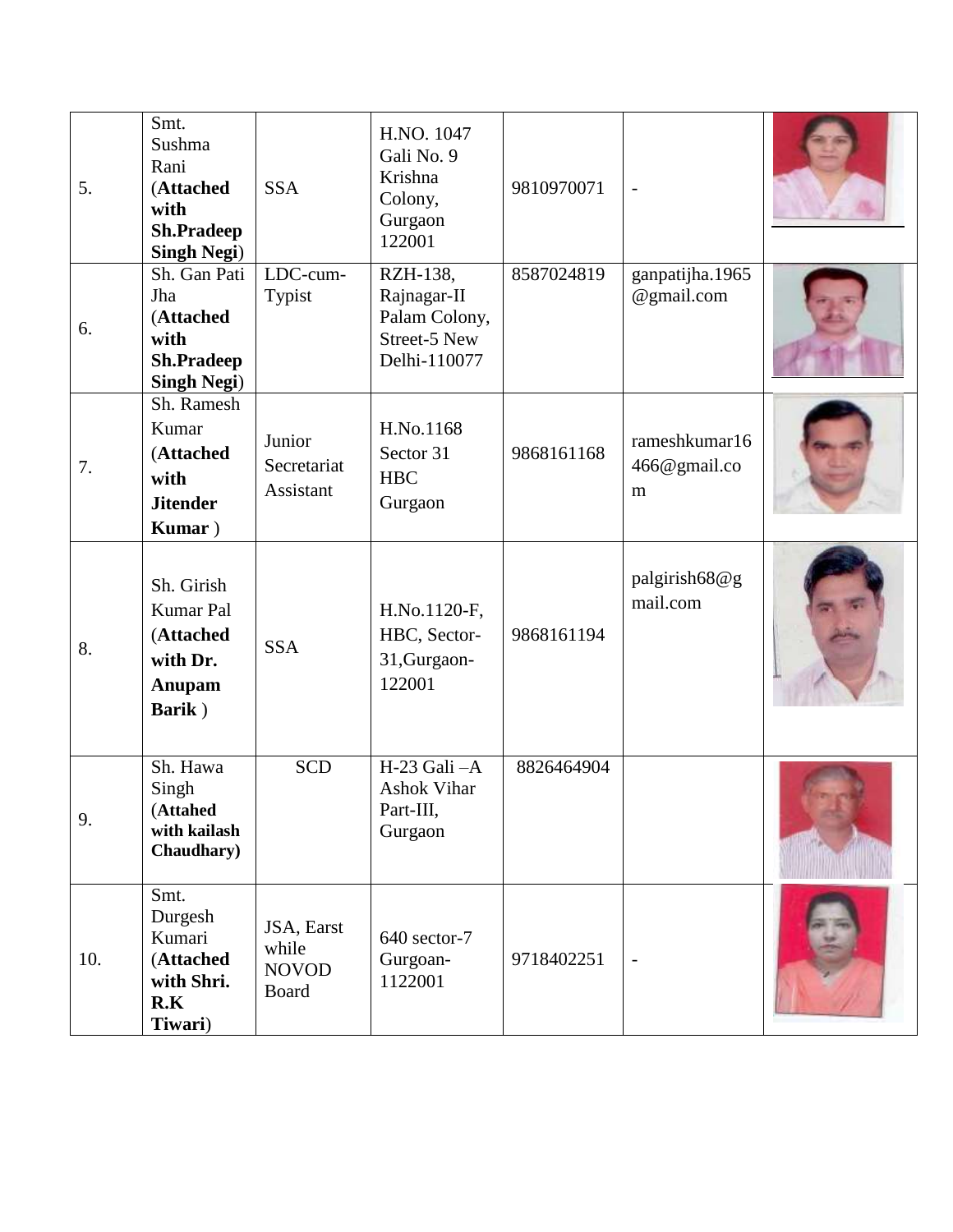|              | Sh. Om                      | <b>MTS</b> | F-323, SL-III                                                               | 9868155011 |                |  |
|--------------|-----------------------------|------------|-----------------------------------------------------------------------------|------------|----------------|--|
|              | Prakash                     |            | Sector 57                                                                   |            |                |  |
|              | (Attached                   |            | Gurgaon-                                                                    |            |                |  |
| 11.          | with J.N                    |            | 122002                                                                      |            |                |  |
|              | Padhy)                      |            |                                                                             |            |                |  |
|              |                             |            |                                                                             |            |                |  |
|              | Sh. Ashok                   | <b>MTS</b> | Houser No-                                                                  | 9068628281 |                |  |
|              | Kr. Singh                   |            | 1626,                                                                       |            |                |  |
| 12.          | (Attached                   |            | Krishi Kunj,                                                                |            |                |  |
|              | with Dr.                    |            | PUSA, New                                                                   |            |                |  |
|              | Anupam<br><b>Barik Sir)</b> |            | Delhi                                                                       |            |                |  |
|              |                             |            | <b>Data Processing Manager</b>                                              |            |                |  |
|              |                             |            | <b>Cabin No.18, Shastri Bhawan</b>                                          |            |                |  |
|              |                             |            |                                                                             |            |                |  |
|              |                             |            |                                                                             |            |                |  |
| $\mathbf{1}$ | <b>VACANT</b>               | Programmer |                                                                             |            |                |  |
|              |                             |            |                                                                             |            |                |  |
|              |                             |            |                                                                             |            |                |  |
|              |                             |            |                                                                             |            |                |  |
|              |                             |            | <b>Technical Support Group (TSG Cell)</b><br>Cabin No 20, 21 Shastri Bhawan |            |                |  |
|              |                             |            |                                                                             |            |                |  |
|              |                             |            |                                                                             |            |                |  |
|              |                             |            |                                                                             |            |                |  |
|              |                             | Consultant |                                                                             |            |                |  |
| 1.           | <b>VACANT</b>               | (Oilseeds) |                                                                             |            |                |  |
|              |                             |            |                                                                             |            |                |  |
|              |                             |            |                                                                             |            |                |  |
|              |                             |            |                                                                             |            |                |  |
|              |                             |            | RA-96, 3rd                                                                  |            | manoranjandut  |  |
|              |                             | Consultant | Floor,                                                                      | Extn. 5521 | ta@rediffmail. |  |
| 2.           | Dr. M. Dutta                | (Oilseeds) | Inderpuri,                                                                  | 9873163544 | com            |  |
|              |                             |            | New Delhi-<br>110012.                                                       |            |                |  |
|              |                             |            |                                                                             |            |                |  |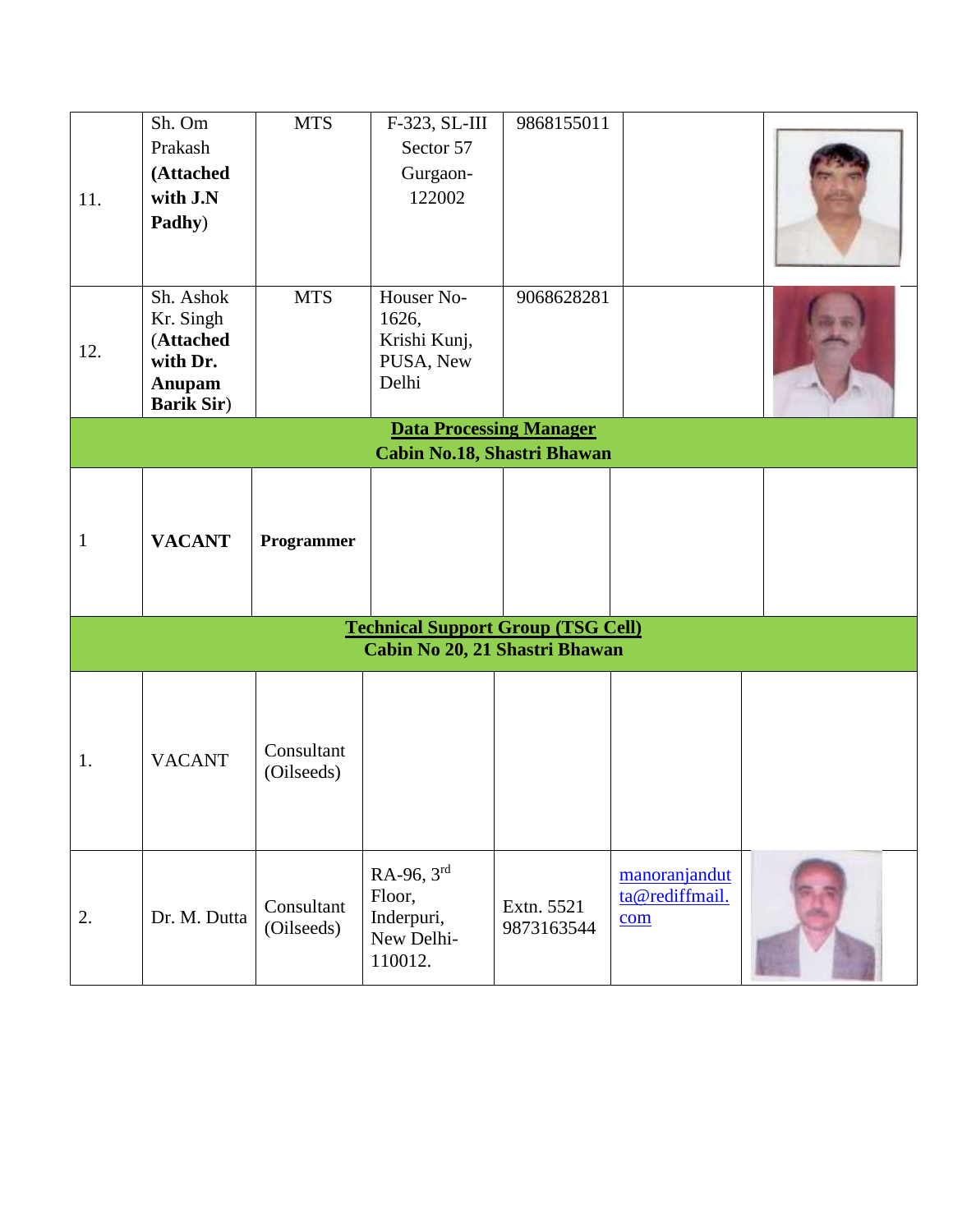| 3. | Sh. S.K.<br>Dalal                                                 | Consultant<br>(Oilseeds) | B-3/99-C,<br><b>Keshav Puram</b><br>Lawrence<br>Road, New<br>Delhi-110035     | Extn. 5523<br>9868948715              | skdalal@gmail<br>.com                           |  |
|----|-------------------------------------------------------------------|--------------------------|-------------------------------------------------------------------------------|---------------------------------------|-------------------------------------------------|--|
| 4. | Mukesh<br>Kumar<br>(Attached<br>with<br><b>Jitender</b><br>Kumar) | Technical<br>Assistant   | 2152, RS Boys<br>PG, Outram<br>Line, GTB<br>Nagar New<br>Delhi                | 9461002595                            | mksutharrtn@g<br>mail.com                       |  |
| 5. | Sh. Amar<br>Singh                                                 | Technical<br>Assistant   | WZ-85,<br>Todapur,<br>New Delhi-<br>110012                                    | 9868598337                            | amar.singh30<br>$@$ gov.in                      |  |
| 6. | Sh. Ashwani<br>Kumar<br>(Attached<br>with T.P<br>Singh)           | Technical<br>Assistant   | H.No.317-D,<br>Street No. 10,<br>Hardev puri,<br>Shadara, New<br>Delhi-110093 | 8010070026                            | ashwanikumar<br>340@gmail.co<br>$\underline{m}$ |  |
| 7. | Sh. Bapi<br>Mukherjee<br>(Attached<br>with J.N<br>Padhy)          | Technical<br>Assistant   | $E/3$ , WZ-256<br>Inderpuri,<br>New Delhi -<br>110012                         | Extn.5521<br>9127059389<br>9647846878 | bapicob12@g<br>mail.com                         |  |
| 8. | Bhoopendra<br>Singh Raghav<br>(Attached<br>with S.K<br>Dalal)     | Technical<br>Assistant   | 31 B,<br>Paramount, Golf<br>Foreste, Zeeta 1,<br>Grater Noida-<br>201306      | 9540046177                            | bhoopendra.rag<br>hav91@nic.in                  |  |